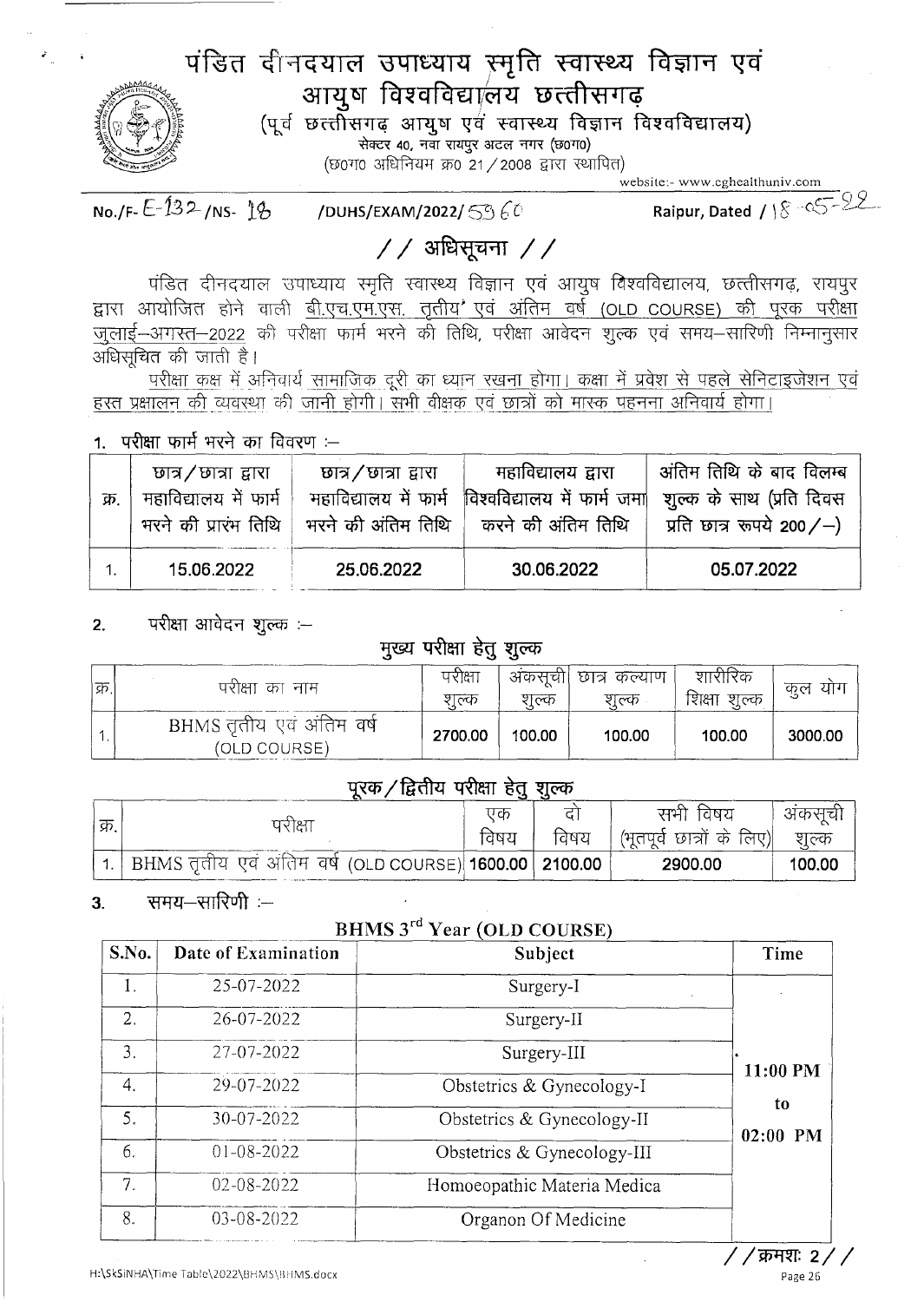### $1/211$

## BHMS 4<sup>th</sup> Year (OLD COURSE)

| S.No.            | Date Of Examination | Subject                        | Time     |  |
|------------------|---------------------|--------------------------------|----------|--|
| $\mathbf{1}_{+}$ | 25-07-2022          | Organon Of Medicine - I        |          |  |
| 2.               | 26-07-2022          | Organon Of Medicine - II       |          |  |
| 3.               | 27-07-2022          | Case Taking and Repertory      |          |  |
| 4.               | 29-07-2022          | Community Medicine.            | 11:00 PM |  |
| 5.               | 30-07-2022          | Practice of Medicine-I         | to       |  |
| 6.               | $01-08-2022$        | Practice of Medicine-II        | 02:00 PM |  |
| 7.               | 02-08-2022          | Practice of Medicine-III       |          |  |
| 8.               | 03-08-2022          | Homoeopathic Materia Medica I  |          |  |
| 9                | 04-08-2022          | Homoeopathic Materia Medica II |          |  |

नोट- प्रायोगिक परीक्षाएं 25/08/2022 तक संपन्न की जावेंगी।

#### परीक्षा केन्द्र $:=$ 4.

| क्र. | परीक्षा केन्द्रों का नाम                  | परीक्षार्थियों के महाविद्यालयों का नाम                                                                                                  |  |
|------|-------------------------------------------|-----------------------------------------------------------------------------------------------------------------------------------------|--|
|      | शासकीय दत चिकित्सा<br>महाविद्यालय, रायपुर | 1. महाराणा प्रताप होम्योपैथी चिकित्सा महाविद्यालय, रायपुर<br>2. रायपुर होम्योपैथिक महाविद्यालय, शीतला मंदिर के पास,<br>रामकुण्ड, रायपुर |  |
|      | शास. आयुर्वेद महाविद्यालय,<br>बिलासपुर    | 1. सी.एल. चौकसे होमियोपैथिक महाविद्यालय, हॉस्पिटल एवं<br>रिसर्च सेन्टर लालखदान, मस्तुरी रोड, बिलासपुर                                   |  |

ਟੀਧ:—

- 1. उक्त परीक्षा हेतु परीक्षा आवेदन फार्म विश्वविद्यालय के वेबसाईट www.cghealthuniv.com से डाऊनलोड करके परीक्षा फार्म को छात्र से पूर्ण करवाकर फीस रूपये 100/- प्रति फार्म की दर से महाविद्यालय द्वारा विश्वविद्यालय में जमा करायेगें।
- 2. पात्रता रखने वाले छात्रों का ही आवेदन पत्र विश्वविद्यालय को अग्रेषित करें, **अपात्र** छात्र / छात्रों का .<br>आवेदन पत्र विश्वविद्यालय को अग्रेषित न करें। अपात्र पाये जाने पर छात्रों का परीक्षा परिणाम निरस्त कर दिया जायेगा, जिसकी सम्पूर्ण जवाबदारी संबंधित महाविद्यालय के प्राचार्य एवं महाविद्यालय प्रबंधन की होगी।
- 3. महाविद्यालय परीक्षा फार्म का भली–भाँति सूक्ष्म परीक्षण कर विश्वविद्यालय को भेजे अन्यथा गलत होने पर महाविद्यालय की जवाबदारी होगी।
- 4. समस्त छात्र/छात्राओं को अपने परीक्षा आवेदन पत्र के साथ नामांकन पत्रक की स्लिप की छायाप्रति संलग्न करना अनिवार्य होगा।
- 5. समस्त संबद्ध महाविद्यालय के अधिष्ठाता / प्राचार्य को निर्देशित किया जाता है कि परीक्षा में सम्मिलित समस्त छात्र/छात्राओं के आवेदन पत्र को विश्वविद्यालय द्वारा निर्धारित परीक्षा शुल्क एवं परीक्षा आवेदन पत्र के शुल्क के साथ "Registrar, Pt. D.D.U. Memo. H.S. & Ayush University of C.G., Raipur" के पदनाम से "राष्ट्रीयकृत बैंक" का <mark>एकमेव बैंक ड्राफ्ट</mark> अनिवार्य रूप से संलग्न करने पर ही परीक्षा आवेदन मान्य होगा।

्र्यू कुलसचिव No./F- E-132/NS-18 /DUHS/EXAM/2022/ 596 | -66 Raipur, Dated /  $8-6$ प्रतिलिपि:—

1. मान. कुलपति जी के सचिव, कुलसचिव जी के निज सहायक, उप-कुलसचिव, डी.यू.एच.एस., रायपुर की ओर सूचनार्थ प्रेषित् ।

/ / क्रमशः 3 / /